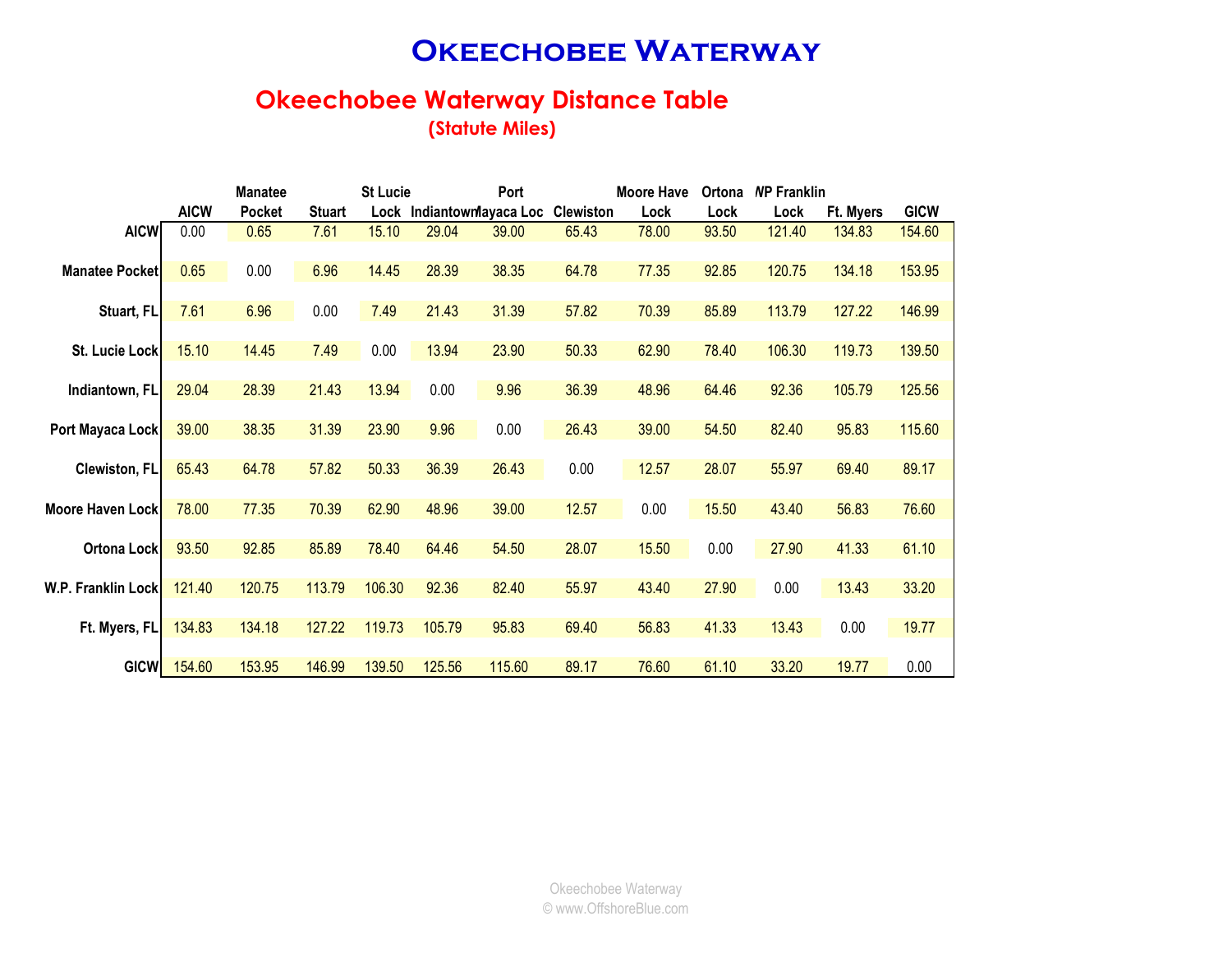### **OKEECHOBEE WATERWAY**

#### **Okeechobee Waterway Distance Table (Nautical Miles)**

|                         |             | <b>Manatee</b> |               | <b>St Lucie</b> |                           | Port   |                  | <b>Moore Have</b> | Ortona | <b>NP Franklin</b> |           |             |
|-------------------------|-------------|----------------|---------------|-----------------|---------------------------|--------|------------------|-------------------|--------|--------------------|-----------|-------------|
|                         | <b>AICW</b> | <b>Pocket</b>  | <b>Stuart</b> |                 | Lock Indiantownlayaca Loc |        | <b>Clewiston</b> | Lock              | Lock   | Lock               | Ft. Myers | <b>GICW</b> |
| <b>AICW</b>             | 0.00        | 0.56           | 6.61          | 13.12           | 25.24                     | 33.89  | 56.86            | 67.78             | 81.25  | 105.49             | 117.16    | 134.34      |
|                         |             |                |               |                 |                           |        |                  |                   |        |                    |           |             |
| <b>Manatee Pocketl</b>  | 0.56        | 0.00           | 6.05          | 12.56           | 24.68                     | 33.33  | 56.30            | 67.22             | 80.69  | 104.93             | 116.60    | 133.78      |
|                         |             |                |               |                 |                           |        |                  |                   |        |                    |           |             |
| Stuart, FL              | 6.61        | 6.05           | 0.00          | 6.51            | 18.63                     | 27.28  | 50.25            | 61.17             | 74.64  | 98.88              | 110.55    | 127.73      |
|                         |             |                |               |                 |                           |        |                  |                   |        |                    |           |             |
| St. Lucie Lock          | 13.12       | 12.56          | 6.51          | 0.00            | 12.12                     | 20.77  | 43.74            | 54.66             | 68.13  | 92.37              | 104.04    | 121.22      |
|                         |             |                |               |                 |                           |        |                  |                   |        |                    |           |             |
| Indiantown, FL          | 25.24       | 24.68          | 18.63         | 12.12           | 0.00                      | 8.65   | 31.62            | 42.54             | 56.01  | 80.25              | 91.92     | 109.10      |
|                         |             |                |               |                 |                           |        |                  |                   |        |                    |           |             |
| Port Mayaca Lock        | 33.89       | 33.33          | 27.28         | 20.77           | 8.65                      | 0.00   | 22.97            | 33.89             | 47.36  | 71.60              | 83.27     | 100.45      |
|                         |             |                |               |                 |                           |        |                  |                   |        |                    |           |             |
| Clewiston, FL           | 56.86       | 56.30          | 50.25         | 43.74           | 31.62                     | 22.97  | 0.00             | 10.92             | 24.39  | 48.63              | 60.30     | 77.48       |
|                         |             |                |               |                 |                           |        |                  |                   |        |                    |           |             |
| <b>Moore Haven Lock</b> | 67.78       | 67.22          | 61.17         | 54.66           | 42.54                     | 33.89  | 10.92            | 0.00              | 13.47  | 37.71              | 49.38     | 66.56       |
| Ortona Lock             | 81.25       | 80.69          | 74.64         | 68.13           | 56.01                     | 47.36  | 24.39            | 13.47             | 0.00   | 24.24              | 35.91     | 53.09       |
|                         |             |                |               |                 |                           |        |                  |                   |        |                    |           |             |
| W.P. Franklin Lock      | 105.49      | 104.93         | 98.88         | 92.37           | 80.25                     | 71.60  | 48.63            | 37.71             | 24.24  | 0.00               | 11.67     | 28.85       |
|                         |             |                |               |                 |                           |        |                  |                   |        |                    |           |             |
| Ft. Myers, FL           | 117.16      | 116.60         | 110.55        | 104.04          | 91.92                     | 83.27  | 60.30            | 49.38             | 35.91  | 11.67              | 0.00      | 17.18       |
|                         |             |                |               |                 |                           |        |                  |                   |        |                    |           |             |
| <b>GICW</b>             | 134.34      | 133.78         | 127.73        | 121.22          | 109.10                    | 100.45 | 77.48            | 66.56             | 53.09  | 28.85              | 17.18     | 0.00        |
|                         |             |                |               |                 |                           |        |                  |                   |        |                    |           |             |